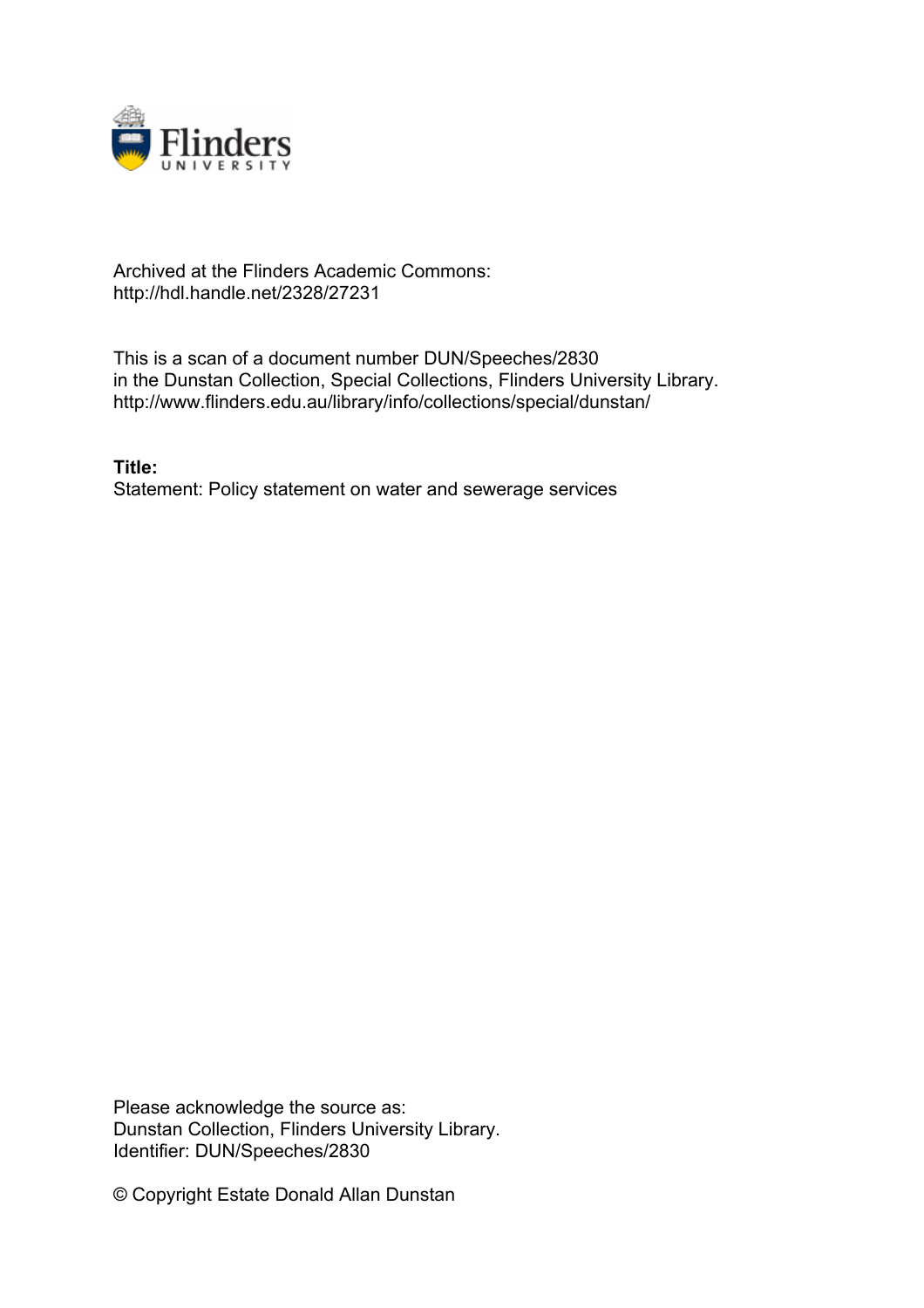

**STATEMENT from the Premier** 

Date..........July...7.,..1975...... **Embargo** 

**State Administration Centre, Victoria Square, Adelaide, South Australia 5001 228 4811** 

# **POLICY STATEMENT ON WATER AND SEWERAGE SERVICES.**

**Adelaide will get its first filtered water next year, there will be more generous benefits for pensioners on water, sewerage, land tax ^an d Council rates under the Pensioner Remission Scheme, and country ^'towns will get improved water and sewerage facilities.** 

**These were among the assurances given today by the Premier, Mr. Dunstap.** 

**Mr. Dunstan said the first 60,000 homes in Adelaide would have filtered weternext year.** 

**' his would follow the commissioning of the Hope Valley Treatment Works which would be the first of eight water treatment works to serve the whole metropolitan area under a ten year programme begun in 197 3.** 

**The estimated cost of the scheme was \$90 million.** 

**^fclr. Dunstan said when the water filtration programme was completed, the Government would have a look at the possibility of using reservoir reserves for recreational pruposes.** 

**Reporting on past developments and future plans for water and sewerage services throughout the State, Mr. Dunstan said :-**

# **PUBLIC WATER SUPPLIES:**

**The Government has pressed ahead with its policy of expanding water supply services to ensure adequate supplies to meet the needs of South Australia.** 

**Capital expenditure on waterworks during the present term of office of the Government will be approximately \$70 million.** 

المتورد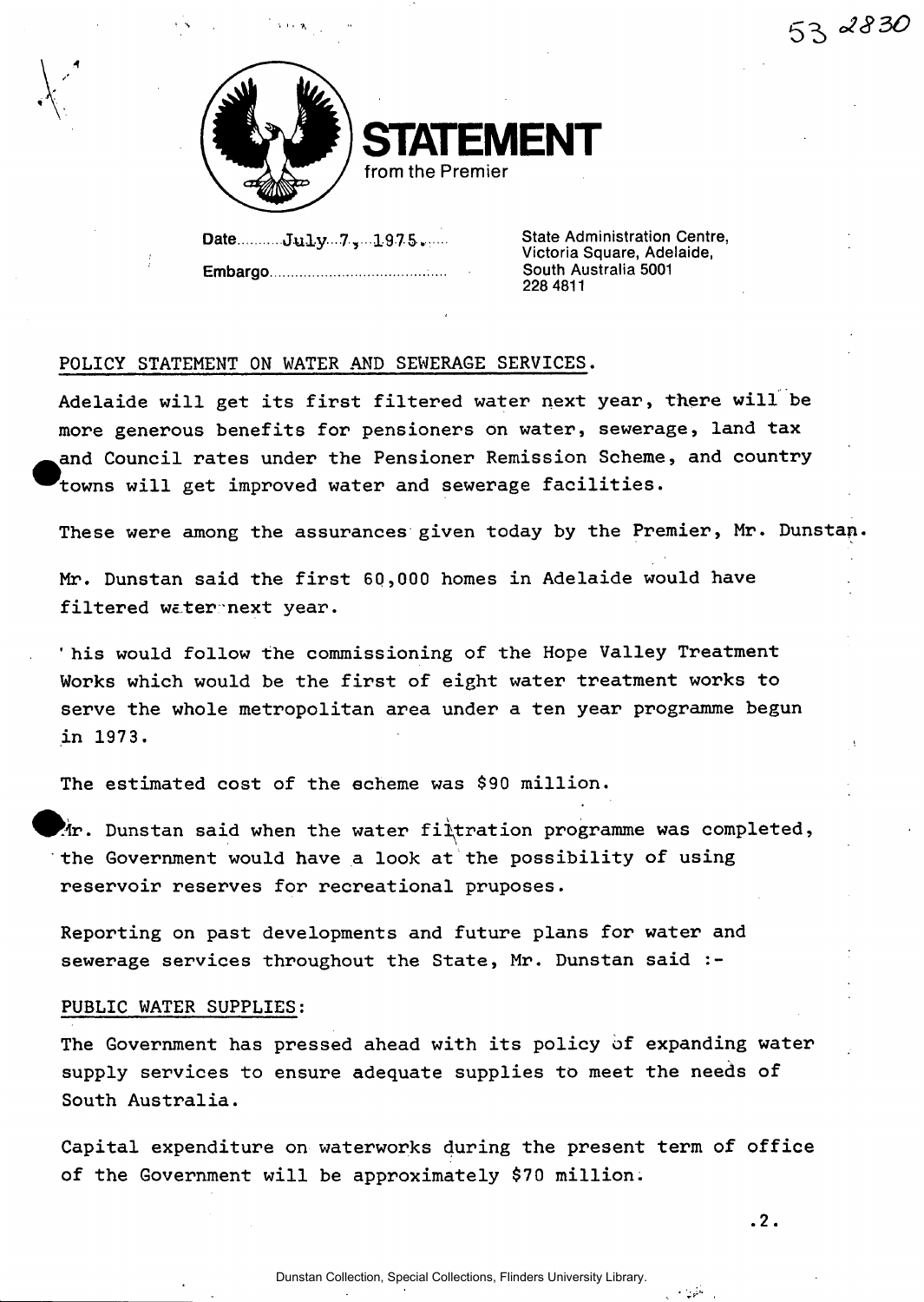# **WATER RESOURCES:**

**' At the earliest possible time the Government will introduce to Parliament a, Water Resources Act to provide Government with machinery to apply modern principles of water management. This will ensure that the most beneficial use is made of the State's resources.** 

#### **METROPOLITAN WATER SUPPLIES;**

**The action taken to improve supplies to existing urban areas and services new subdivisions will assure adequate supplies of water for the southern and central metropolitan area for many years to come.** 

**This action will also serve Monarto and improve supplies to hills townships en route.** 

# **^ ^ Little Para Dam Project**

**^^Th e Little Para Dam Project is under construction and planned for**  commissioning in 1977 at a cost of \$23 million. This major scheme will **supplement supplies to the expanding Salisbury-Elizabeth area.** 

### **COUNTRY WATER SUPPLIES:**

**Significant improvements have been made to water supplies at Renmark,. Murray Bridge and Yorke Peninsula and in the Owen and South East areas.** 

**On the West Coast, the important Tod Trunk Main has been replaced by a larger new main right through to Ceduna at a total cost of \$15 million. The Lock-Kimba system of pumping stations, major pipeline and storage tanks has been completed at a cost of \$6 million under ^ ^ a grant negotiated with the Australian Government. A further \$1 million will be spent on branch mains from the major pipeline. The \$4 million Uley South water supply scheme has also been commenced to meet the increasing demand for water at Port Lincoln. These projects, together with less major works, will ensure adequate supplies to this dry and vulnerable part of South Australia.** 

**On the quality side, chlorination stations have been installed at Robertstown, Beetaloo, Upper Paskeville, Hahndorf and Hindmarsh Valley to ensure the safety of country water supplies and iron removal plants have been installed:at Robe, Beachport and Lucindale.** 

#### **Water Treatment - Northern Towns**

**The South Australian Government recognises the problems of water quality of northern towns particularly those supplied by Morgan-Whyalla pipeline. At the present time, the Government is carrying**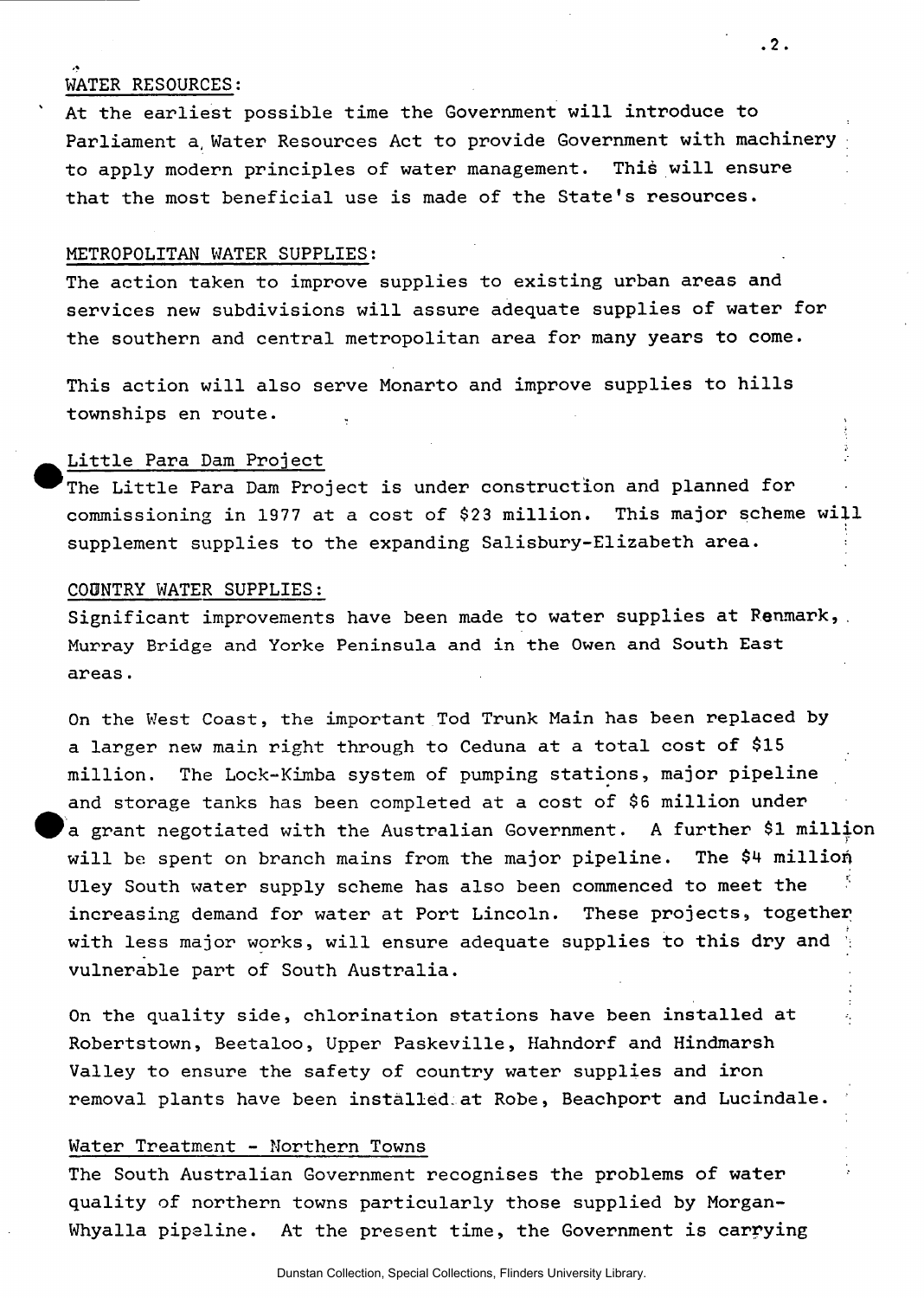**©ut a study of the requirements for water filtration for this area and has already made submissions to the Australian Government for financial assistance under the National Water Programme.** 

**.3.** 

•

**Design work will commence in 1976-77. Construction work in 1977-78.** 

#### **SEWERAGE SERVICES:**

**With over \$39 million spent on the provision of sewerage services in South Australia during the life of the present Parliament, the Government has made considerable headway in catching up the backlog of sewerage works, ensured the provision of sewerage services to all new subdivisions and extended sewerage services in major country towns.** 

#### **METROPOLITAN SEWERAGE:**

**Adelaide continues to lead all other Australian capital cities in the provision of full sewerage services with 96% of the metropolitan area served and sewerage services available to some 1,900 vacant allotments connected to the system. The Government requires that all new subdivisions be provided with water and sewerage services and this will ensure the continuation of this very satisfactory situation.** 

**Sewerage services have been provided at Braeview, Tea Tree Gully, Hope Valley, Taperoo and Stirling Town Centre. Considerable progress has been made an the Blackwood-Belair Scheme where approximately \$2Jg million will have been spent over the past three years. This scheme will be extended to include Coromandel Valley when Stage II commences in 1976-77.** 

### **COUNTRY SEWERAGE:**

**The \$4 million Gawler Sewerage Scheme was commenced in 1968-69 and will be approaching completion by March 1976.** 

**In the Iron Triangle, the \$4.7 million first stage of the Port Pirie Scheme, which serves the main areas of the city has been completed and the second and final stage will be started later this year. A \$5 million sewerage scheme for Port Augusta is planned for completion in 1978 while improvements are in hand to upgrade the Whyalla Sewerage Treatment Works to overcome the environmental disabilities (odour) of:. the present works.** 

**On the Metropolitan Watersheds, the sewerage of Hahndorf and Balhannah is proceeding and a strat on the major Stirling-Aldgate-Bridgewater Scheme is scheduled for July 1976. These works are essential to protect the basic qualityof Adelaide's water supply.**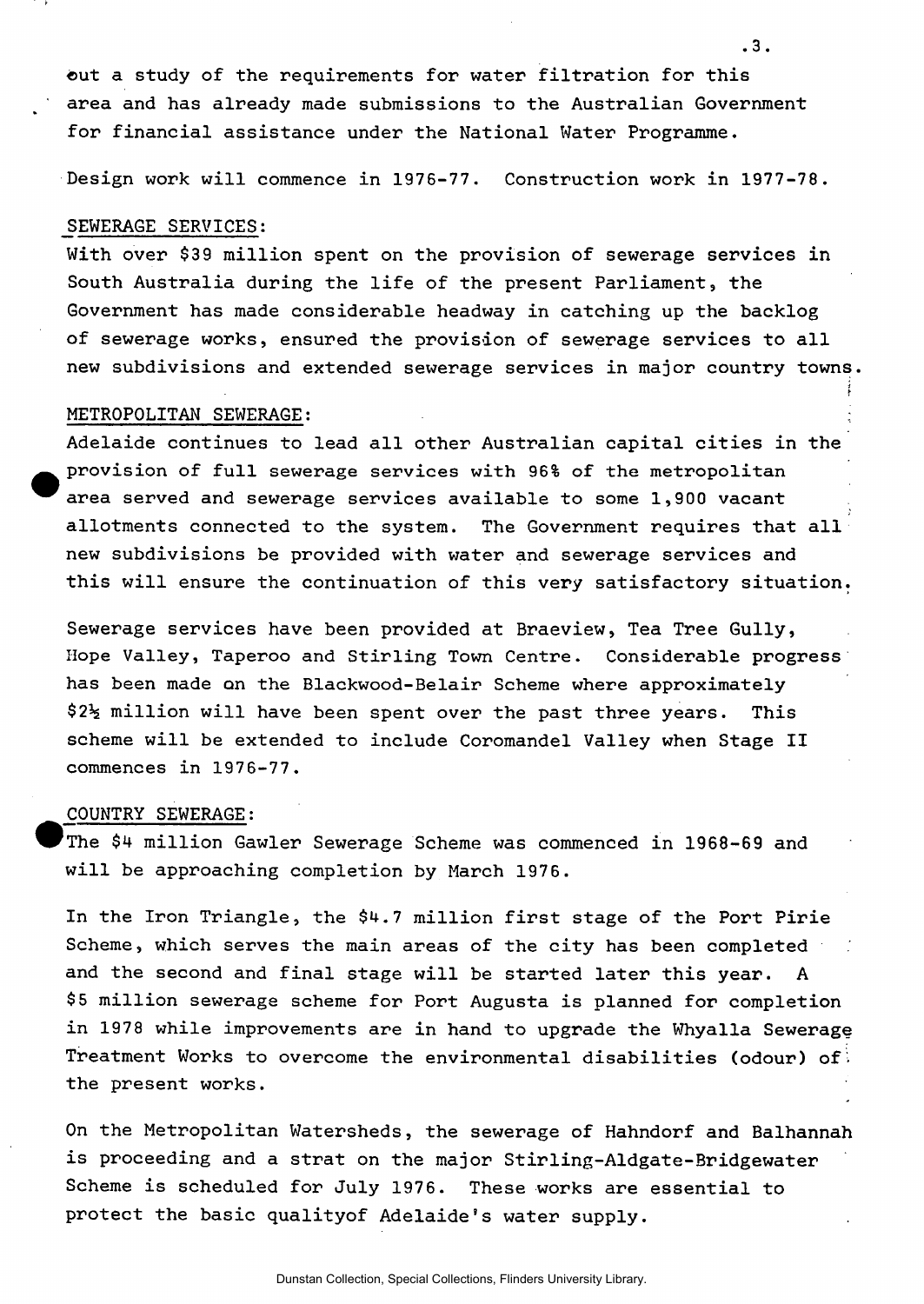**r The Mount Gambier sewerage system has been expanded to avoid disposal of sewerage and industrial effluents to the important underground water supplies of the area. The \$705,000 first stage of the amplification of the sewerage disposal system is almost completed and environmental studies and designs are proceeding to determine the treatment requirements necessary to protect the marine environment at the sea outfall.** 

**.4.** 

#### **PENSIONER REMISSION SCHEME;**

**In July 1973 the Government introduced a Pensioner REmission Scheme which provided for 60% remission on rates for water and sewerage also for Land Tax and Council rates. The Government is anxious to ensure that pensioners continue to receive a real reduction in rates and taxes under this scheme. Property revaluations have eroded some of the benefits so the Government will take steps to increase by 25% the previous maximum annual remissions. The maximum remissions will now be :-**

| Water         | \$50  |
|---------------|-------|
| Sewerage      | \$50  |
| Council rates | \$100 |
| Land Tax      | \$100 |

**The additional concessions will cost the Government approximately half a million dollars.** 

# **USE OF BOLIVAR EFFLUENT:.**

**The Government will co tinue very extensive investigation into the possible use of Bolivar effluent to supplement underground water supplies in the Northern Adelaide Plains.** 

### **RIVER MURRAY - WATER LEGISLATION:**

**The South Australian Government is pressing strongly for Governments responsible for the management of the River Murray to amend the River Murray Waters Agreement.** 

**The purpose of this move is to give more power to the River Murray Commission so that it can adopt measures to control salinity and other forms of water pollution along the whole length of the River Murray.** 

#### **RIVER TORRENS DEVELOPMENT:**

**The Government will continue with its investigation of the River Torrens Valley and determine measures required for adequate planning and control.**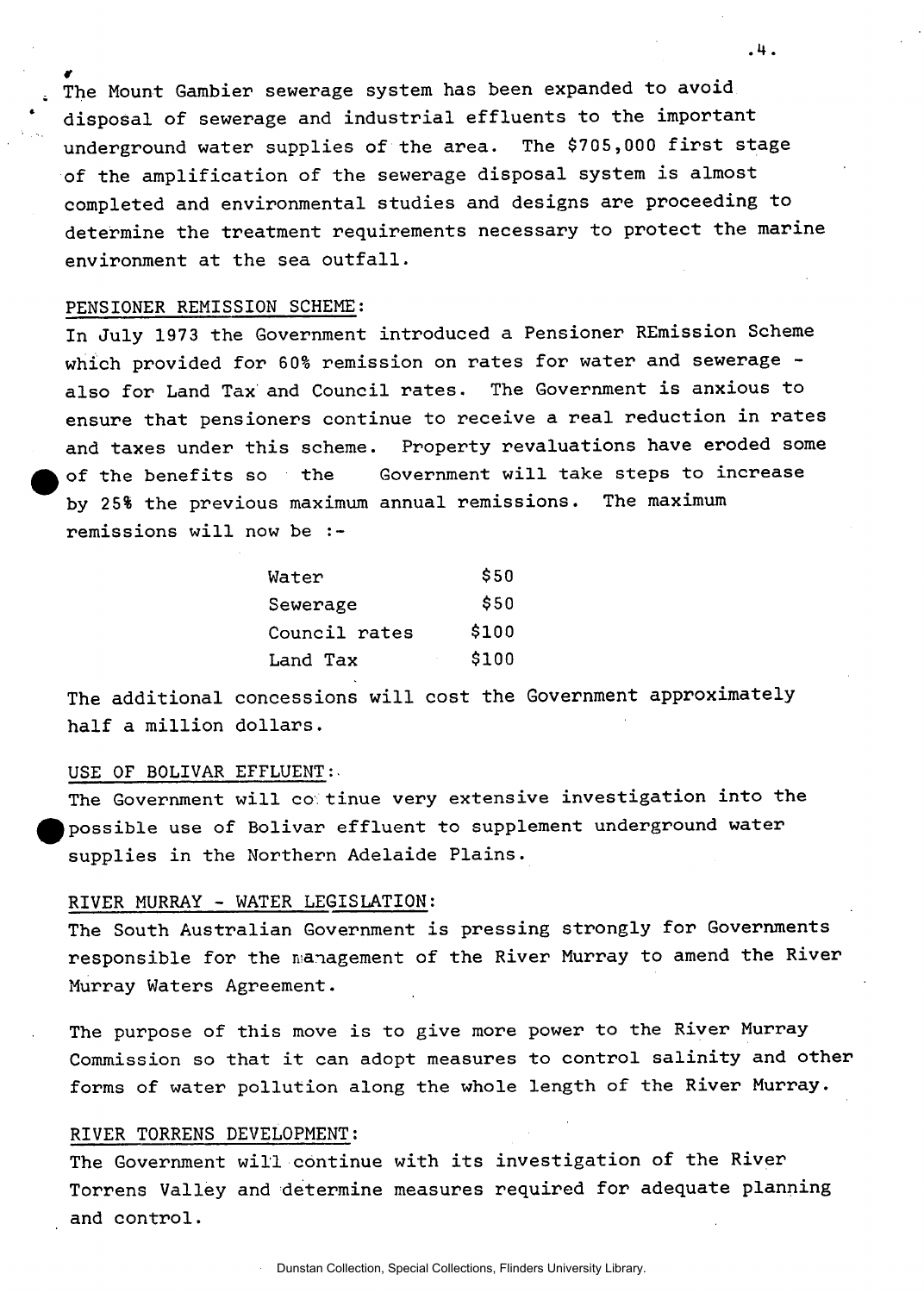

**STATEMENT from the Premier** 

Date...........July ... 7, ...1975...... **Embargo** 

**State Administration Centre, Victoria Square, Adelaide, South Australia 5001 228 4811** 

**53** 

# **POLICY STATEMENT ON WATER AND SEWERAGE SERVICES.**

**Adelaide will get its first filtered water next year, there will be more generous benefits for pensioners on water, sewerage, land tax ^^and Council rates under the Pensioner Remission Scheme, and country ^^rowns will get improved water and sewerage facilities.** 

**These were among the assurances given today by the Premier, Mr. Dunstan.** 

**i Mr. Dunstan said the first 60,000 homes in Adelaide would have filtered weter-next year.** 

**' his would follow the commissioning of the Hope Valley Treatment Works which would be the first of eight water treatment works to serve the whole metropolitan area under a ten year programme begun in 197 3.** 

**The estimated cost of the scheme was \$90 million.** 

**Dunstan said when the water filtration programme was completed, the Government would have a look at the possibility of using reservoir reserves for recreational pruposes.** 

**Reporting on past developments and future plans for water and sewerage services throughout the State, Mr. Dunstan said :-**

### **PUBLIC WATER SUPPLIES:**

**The Government has pressed ahead with its policy of expanding water supply services to ensure adequate supplies to meet the needs of South Australia.** 

**Capital expenditure on waterworks during the present term of office of the Government will be approximately \$70 million.** 

**.2.**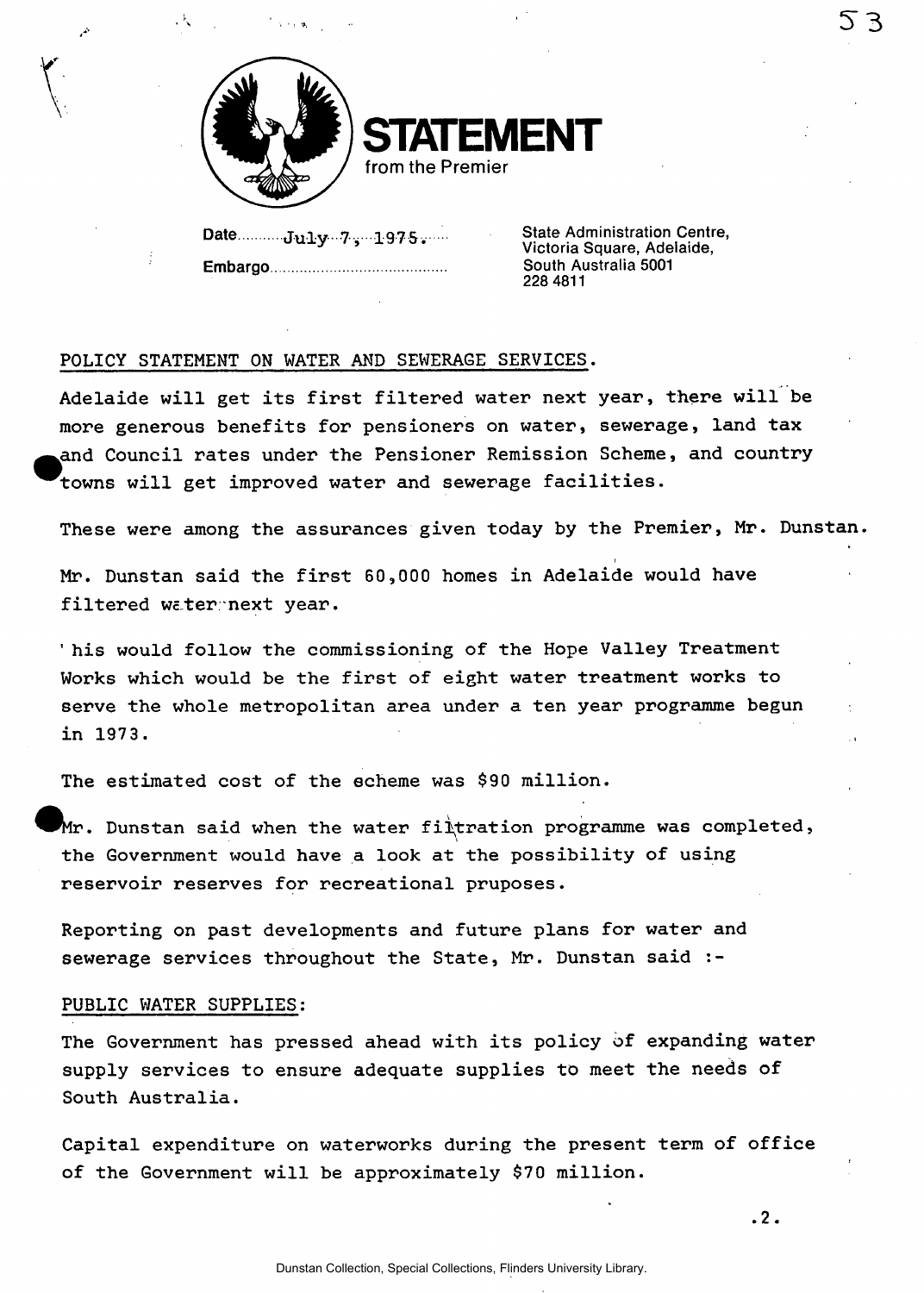# **' WATER RESOURCES:**

**At the earliest possible time the Government will introduce to Parliament a Water Resources Act to provide Government with machinery to apply modern principles of water management. This will ensure that the most beneficial use is made of the State's resources.** 

**. 2 .** 

#### **METROPOLITAN WATER SUPPLIES:**

**The action taken to improve supplies to existing urban areas and services new subdivisions will assure adequate supplies of water for the southern and central metropolitan area for many years to come.** 

**This action will also serve Monarto and improve supplies to hills townships en route.** 

# **Little Para Dam Project**

**^ ^ The Little Para Dam Project is under construction and planned for commissioning in 1977 at a cost of \$23 million. This major scheme will supplement supplies to the expanding Salisbury-Elizabeth area.** 

#### **COUNTRY WATER SUPPLIES:**

**Significant improvements have been made to water supplies at Renmark, Murray Bridge and Yorke Peninsula and in the Owen and South East areas.** 

**On the West Coast, the important Tod Trunk Main has been replaced by a larger new main right through to Ceduna at a total cost of \$15 million. The Lock-Kimba system of pumping stations, major pipeline and storage tanks has been completed at a cost of \$6 million under ^ ^ a grant negotiated with the Australian Government. A further \$1 million will be spent on branch mains from the major pipeline. The \$4 millioii Uley South water supply scheme has also been commenced to meet the increasing demand for water at Port Lincoln. These projects, together with less major works, will ensure adequate supplies to this dry and vulnerable part of South Australia.** 

**On the quality side, chlorination stations have been installed at Robertstown, Beetaloo, Upper Paskeville, Hahndorf and Hindmarsh Valley to ensure the safety of country water supplies and iron removal plants have been installed.at Robe, Beachport and Lucindale.** 

# **Water Treatment - Northern Towns**

**The South Australian Government recognises the problems of water quality of northern towns particularly those supplied by Morgan-Whyalla pipeline. At the present time, the Government is carrying**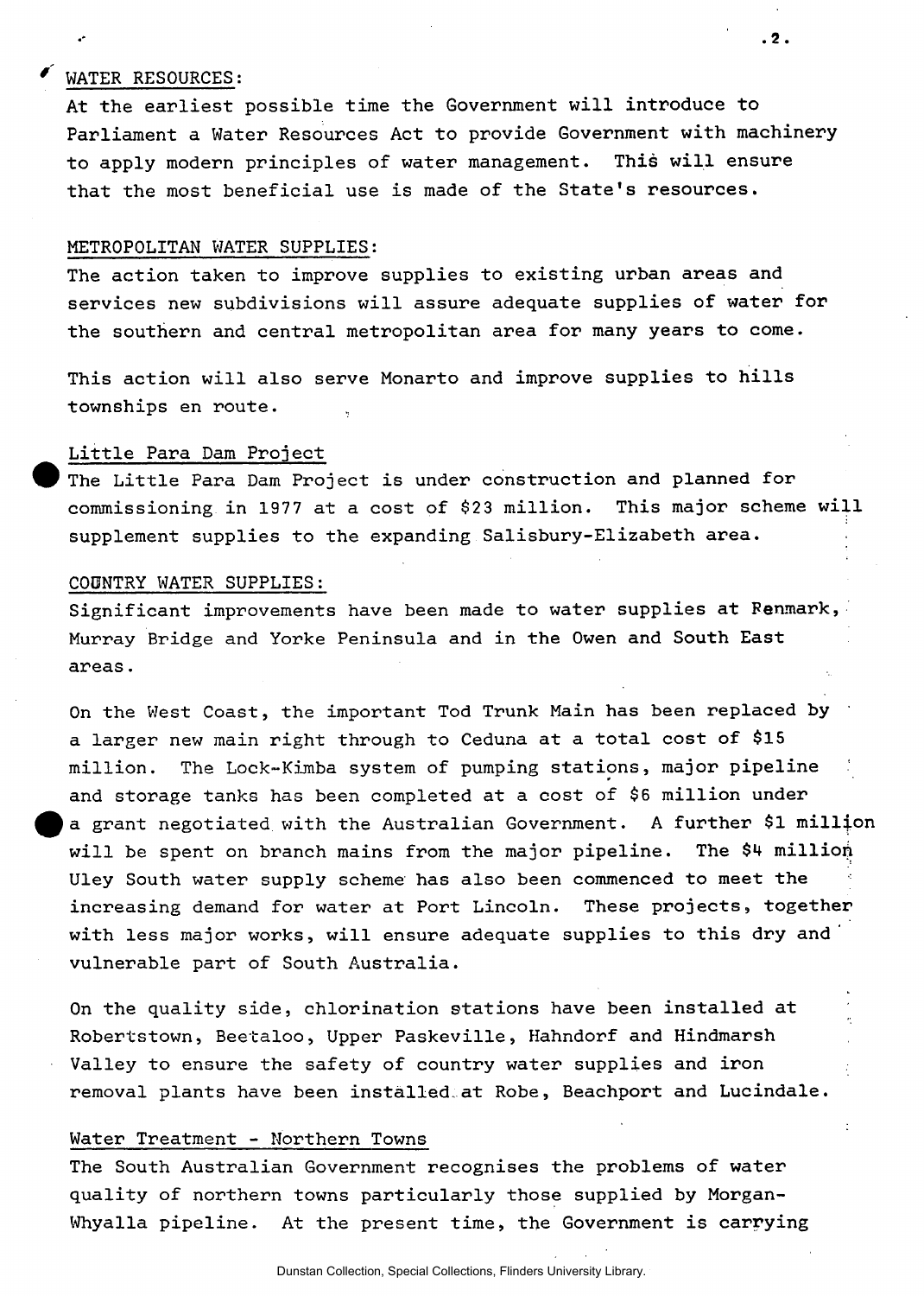**out a study of the requirements for water filtration for this area and has already made submissions to the Australian Government for financial assistance under the National Water Programme.** 

**Design work will commence in 1976-77. Construction work in 1977-78.** 

**. 3.** 

#### **SEWERAGE SERVICES:**

**With over \$39 million spent on the provision of sewerage services in South Australia during the life of the present Parliament, the Government has made considerable headway in catching up the backlog of sewerage works, ensured the provision of sewerage services to all new subdivisions and extended sewerage services in major country towns.** 

#### **METROPOLITAN SEWERAGE:**

**Adelaide continues to lead all other Australian capital cities in the provision of full sewerage services with 96% of the metropolitan area served and sewerage services available to some 1,900 vacant allotments connected to the system. The Government requires that all new subdivisions be provided with water and sewerage services and this will ensure the continuation of this very satisfactory situation.** 

**Sewerage services have been provided at Braeview, Tea Tree Gully, Hope Valley, Taperoo and Stirling Town Centre. Considerable progress has been made on the Blackwood-Belair Scheme where approximately \$2% million will have been spent over the past three years. This scheme will be extended to include Coromandel Valley when Stage II commences in 1976-77.** 

# **COUNTRY SEWERAGE:**

**The \$4 million Gawler Sewerage Scheme was commenced in 1968-69 and will be approaching completion by March 1976.** 

**In the Iron Triangle, the \$4.7 million first stage of the Port Pirie Scheme, which serves the main areas of the city has been completed and the second and final stage will be started later this year. A \$5 million sewerage scheme for Port Augusta is planned for completion in 1978 while improvements are in hand to upgrade the Whyalla Sewerage Treatment Works to overcome the environmental disabilities (odour) of the present works.** 

**On the Metropolitan Watersheds, the sewerage of Hahndorf and Balhannah is proceeding and a strat on the major Stirling-Aldgate-Bridgewater**  Scheme is scheduled for July 1976. These works are essential to **protect the basic qualityof Adelaide's water supply.**